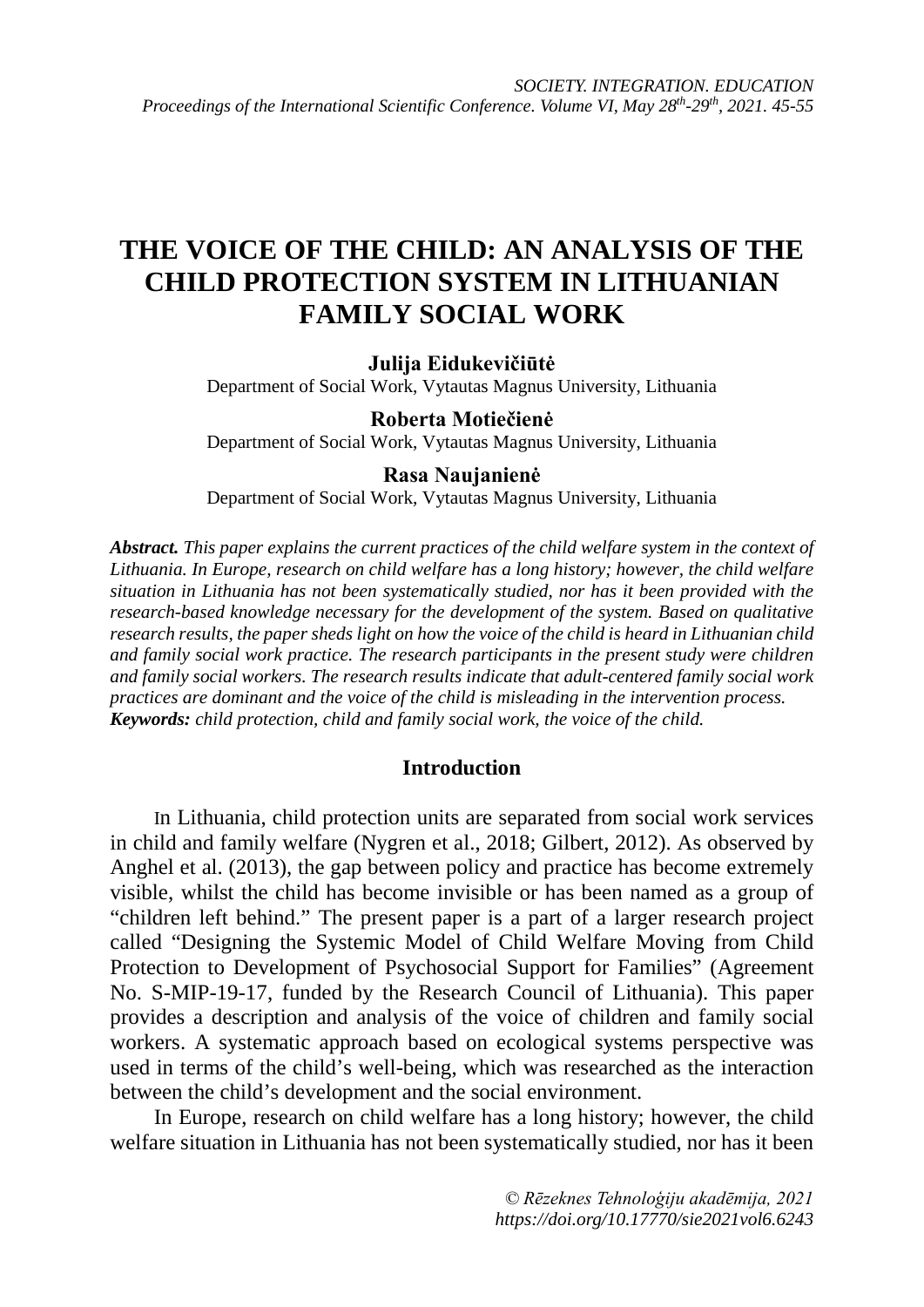provided with the research-based knowledge necessary for the development of the system. This leads to the fragmentation of real practice, the division of society, and the insecurity of the child and the family. Social services have evoked multidimensional phenomena, where different participants play different roles. There is a need to look simultaneously at actions and contextual structures within the actions that occur. Social workers experience a lot of pressure in their daily work, especially in child welfare (Koskinen, 2014). In practical cases, family social workers very often focus on parental issues; therefore, the child is no longer the focus of intervention.

According to Bastian (2020), a child-centered perspective is a dominant orientation in child protection practice, with the focus on children's needs, wishes, and rights in professional decision making. Odinokova and Rusakova (2019) state that children's participation in decision making is articulated as the child's right, which has constructive significance for society and the child. Horwath and Tarr (2015) suggest that child-centered practice means not only giving children a voice in situations where they need protection but also requiring that professionals maintain the focus on children and their needs throughout the assessment and subsequent intervention.

The paper aims to disclose the voices of children and family social workers through the analysis of their personal and professional experiences in the context of family social work practice in Lithuania. The paper raises the following research question: How is the voice of the child heard in Lithuanian child and family social work practice? Qualitative research served as the methodological framework for this study. In order to answer to the research question, semistructured interviews with children and family social workers were carried out. All the processes of data gathering and data analysis are presented in the methodological part of this paper. This research provides knowledge about the concept of "an adult child" and children's voices on their well-being. The following part of the paper briefly discusses family social workers' constructions of children who receive social services. After that, the research methodology and findings are discussed. The final part of the paper provides conclusions.

## **The Role of the Child in the Child Welfare System**

Recently, the topic of the welfare of the child and the protection of his or her rights has become a central issue in every democratic country. The Convention on the Rights of the Child was adopted by the United Nations in 1989 and ratified in Lithuania in 1992. Pursuant to Article 3 of the Law on Social Services of the Republic of Lithuania (2006), social services are the services aimed at providing assistance to a person (a family) who, by reason of his or her age, disability, social problems, partially or completely lacks, has not acquired or has lost the abilities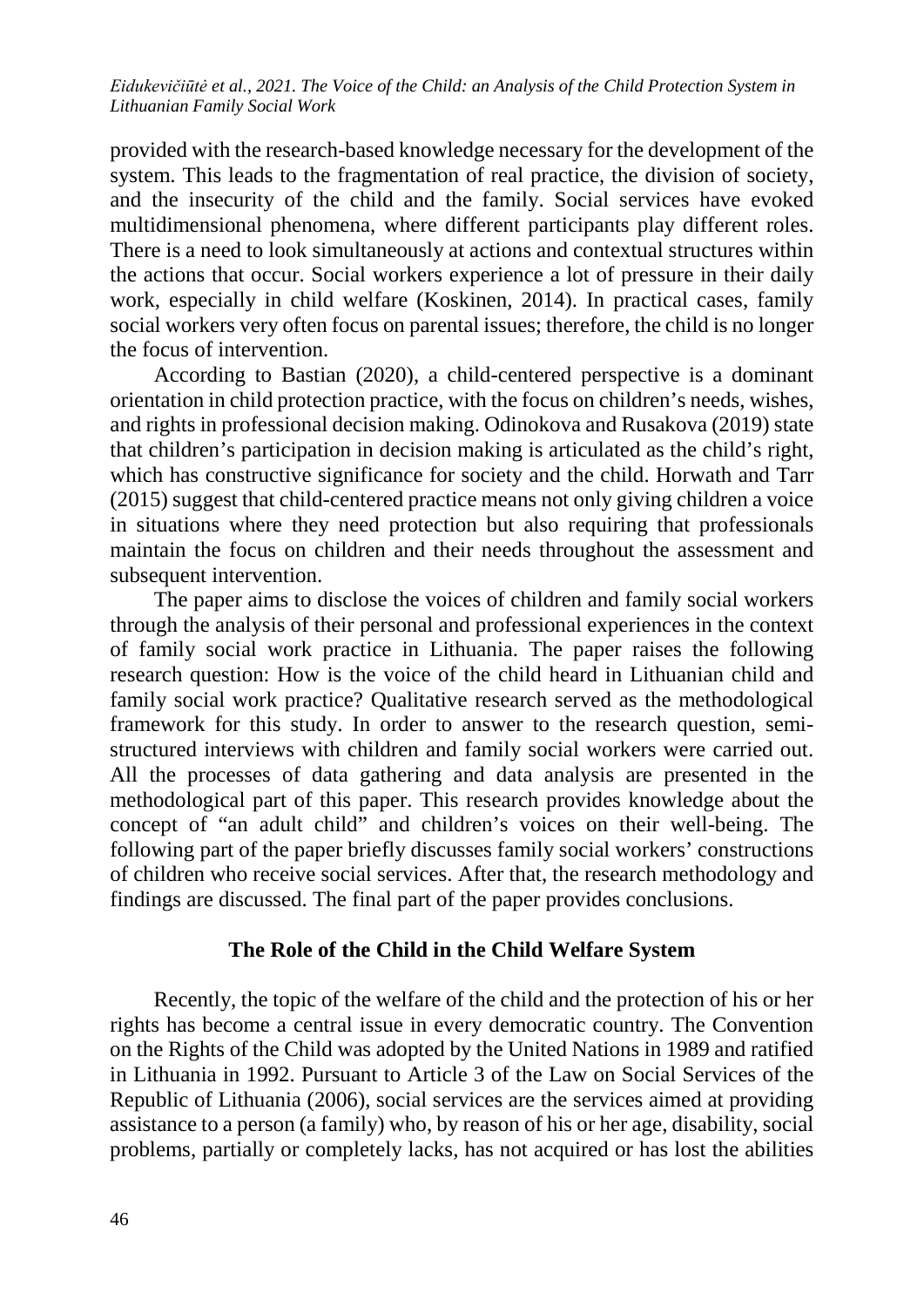and possibilities to independently care for his or her private (family) life and to participate in society. The ratification implies that a State Party undertakes to respect, protect, and fulfill all the rights of the child enshrined in the abovementioned Convention. In order to establish and develop child welfare systems, the states should establish child welfare legislation, services, and institutions. The concept of the welfare of the child defines the implementation of the four basic principles enshrined in the United Nations Convention on the Rights of the Child of 1989. These principles include ensuring the protection of the child against all forms of discrimination, the best interests of the child, the right to live and develop, and the right of freedom of expression of his or her own opinion. The well-being of the child includes areas such as material situation, housing, health, subjective well-being of the child and the family, education, interpersonal relationships, civic participation, and safety. Skinner et al. (2007) state that outcomes of the well-being of the child are the interaction between resources and risk factors affecting the child's personal life, his or her family, school, or the wider society.

States have come a long way in designing and developing child welfare systems. Kahn (2010) and Ben-Arieh (2010) define this development as a path moving from the pursuit of saving the child's life to the pursuit of ensuring the child's development. The authors explain that at the beginning of the development of child welfare systems, the well-being of the child was determined by the following indicators: the survival of the child and attention to negative things (parental dysfunctional behavior), highlighting the development of child welfare with the focus on future actions. In this stage, only adults' perspective was taken into consideration. Meanwhile, the contemporary concept of child well-being includes indicators such as child well-being now, with a focus on positive changes in the child's life. Thus, specialists are obliged to involve the perspective of the child. The States undertake to protect children from violence and neglect and to provide all necessary assistance to families and other institutions in order to support children (Kelly et al., 2011). Children and families with needs face a variety of problems and barriers to the child's healthy development. The States must therefore develop service systems to provide services that are easily accessible, affordable, and able to meet a variety of needs, with early intervention options, and services for families facing difficult situations to address longstanding conflicts, abuse, or neglect. In Lithuania, family and child welfare specialists are dealing with such difficulties as accessibility to needed services and the diversity of the offered service network.

Jensen et al. (2020) identified the following constructions of children and childhood: (a) "children in light of parents," (b) "the generalized child," (c) "the participating child," and (d) "the child in need of protection." Their study revealed common features, which are also recognizable in the context of Lithuanian family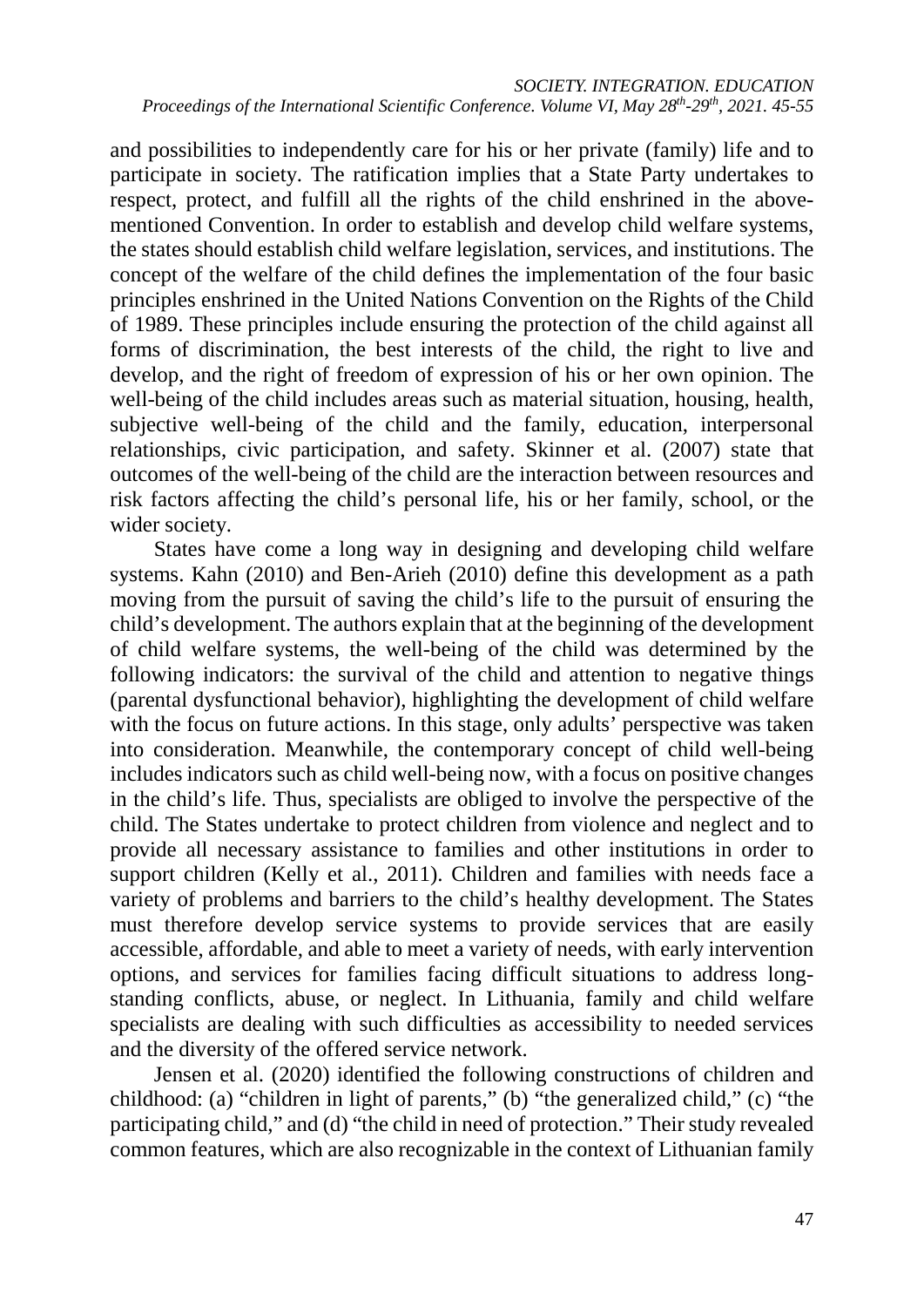social work practice. Children are considered as objects but not subjects of intervention. In the construction of "children in light of parents," the focus is on parents' intervention, where the child becomes invisible. Family social workers concentrate on parents, believing that changes in parents' behavior have a direct influence on the well-being of the child. Jensen et al. (2020) also constructed the theme "the generalized child." This discourse refers to the construction of the child without focusing on such topics as children's feelings, their wishes, and a sense of self. One more relevant topic highlighted by the researchers is "the participating child." This opens the gap between practitioners and children in such areas as decision making and involvement in assessment procedures. Jensen et al. (2020) elaborate the theme of "the child in need of protection," where children are usually constructed as a problem. Ng (2005) observes that social work with children tends to focus on providing services to meet children's basic developmental needs more than their rights. The researcher emphasizes the difference between needs-based and rights-based approaches, which lies in the fact that action based on needs can lead to charity and a rights-based approach can be viewed as justice.

In Lithuania, family social workers practically apply features of psychological service discourses rather than the alternative ones which promote the rights of the child and family in social work practice. Family social workers build up their clients' profile by highlighting their weaknesses, such as a lack of social or parenting skills, especially in cases of alcoholic parents or ex-convict parents. Thus, a child-focused intervention is misleading as the focus is actually on parents' behavior (Motiečienė, 2020). The United Nations Convention on the Rights of Children (1989) states that, first of all, children must be seen as active participants in their everyday life firstly.

### **Research Methodology**

In order to attain a greater understanding of how the voice of the child is heard within Lithuanian child and family social work practice, a grounded theory methodology approach was applied. As a means to answer the research question, semi-structured interviews with 19 children (in the research coded CH 1–19) and 18 family social workers were carried out. The study was conducted in two communities in Lithuania. In total, 11 social workers from the urban area (in the text coded as USW 1–11) and 7 from the rural area (in the text coded as RSW 1- 7) participated in the research. The interviews were conducted from March to December 2020. The data analysis was based on the method of thematic analysis. At the first stage of the research, the interviews were audio-recorded. The interviews were transcribed immediately. At the second stage, a careful reading of the transcripts was implemented, and then they were used for coding the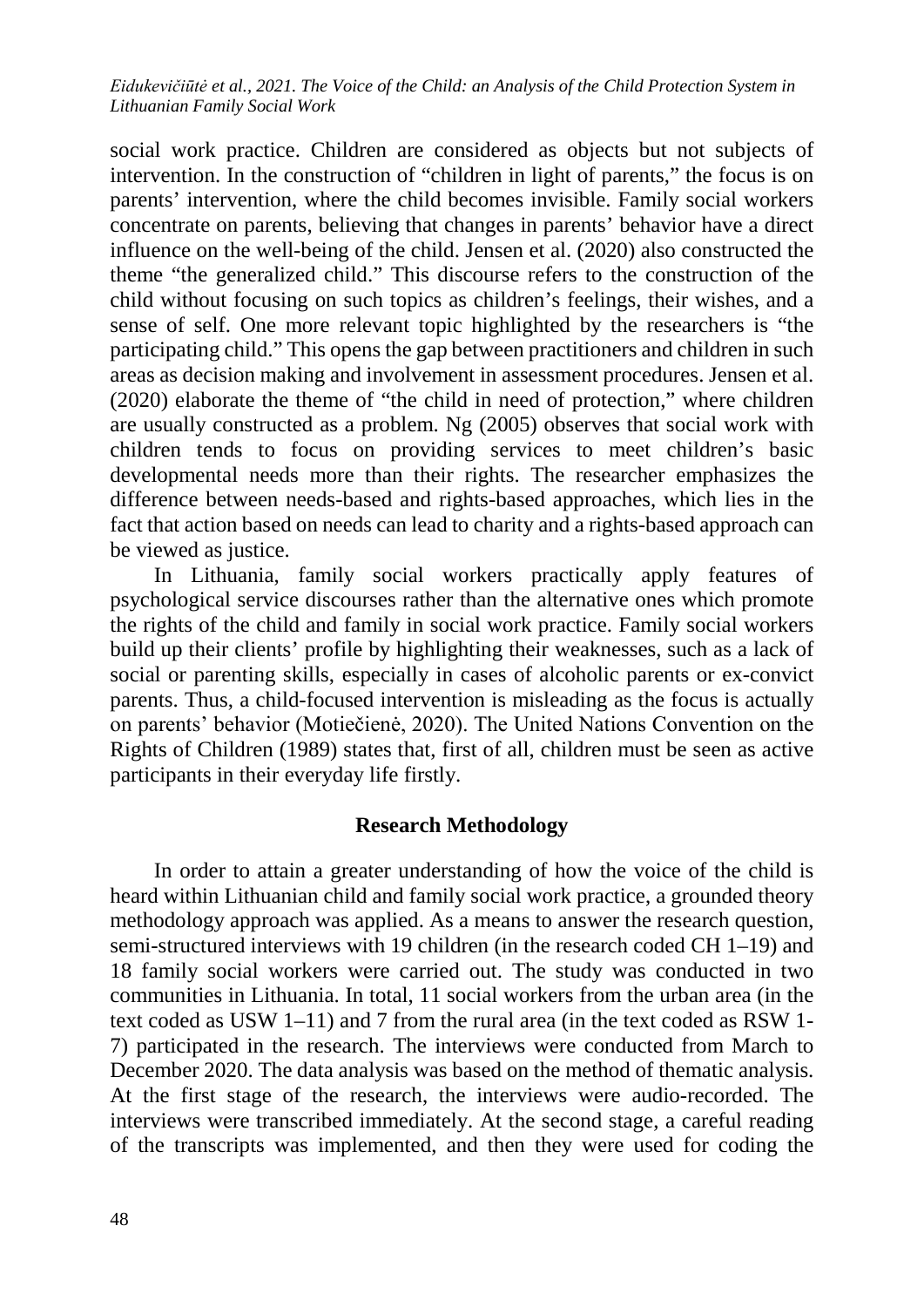material. The length of the interviews varied from 1 to 2.5 hours. Qualitative research requires a data analysis method, which clearly explains arguments and places emphasis on understanding complexity, details, and context (Mason, 2007). In the present research, thematic analysis developed by Braun and Clarke (2006) was applied. The first step involved reading and re-reading the transcribed texts in order to identify common themes which appeared in the categorizations of the text fragments. The thematic analysis was conducted in order to reveal research material systematically and produce an informed description of the research phenomenon. As soon as the interview transcripts were prepared, meaning units were joined into codes. Meaning units consisted of features that were mainly related to the interests of the study, which were implemented when an inductive analysis was carried out. The study complied with general research ethics guidelines and ethical research principles (Peled & Leichtentritt, 2002; Bryman, 2008). Every research participant was respected with his or her right to autonomy when accepting the decision to participate in the research or not. The principle of confidentiality was also applied. As Israel and Hay (2006) state, the principle of confidentiality is crucial; thus, the names of the research participants and their geographical location were coded. In addition, written submissions to interview the children were obtained from the parents.

## **Research Results**

**Definition and visibility of the child: perspectives of family social workers.** Jensen et al. (2020) note that social workers dealing with family issues tend to focus on parent's needs more than on children's needs, concerns, views, and problems, which makes children less visible as the acknowledged family members. Farmer and Owen (1998), Eidukevičiūtė (2013), Laird et al. (2017), and Motiečienė (2020) also point out that agencies usually reach mothers as preferable carers of children. To refer to such focus on the mother as a preferable referee in family social work, Jensen et al. (2020) use the term "mother-centeredness."

When analyzing the perspective of the family social worker, Toros (2017) observes that research participants tend to focus more on problems, failures, and deficits of clients and parental incompetence. The researcher also note that the relationship with service users is represented in an authoritative manner searching for the guilty party in the assessment rather than providing assistance and support for the child and the family. The situation of the child is constructed in a similar way in which the issues of adult family members are constructed. Children are distinguished by gender, and it can be observed that boys, as stated by social workers who participated in the research, are more often described as demonstrating problematic behavior than girls, and children from the same family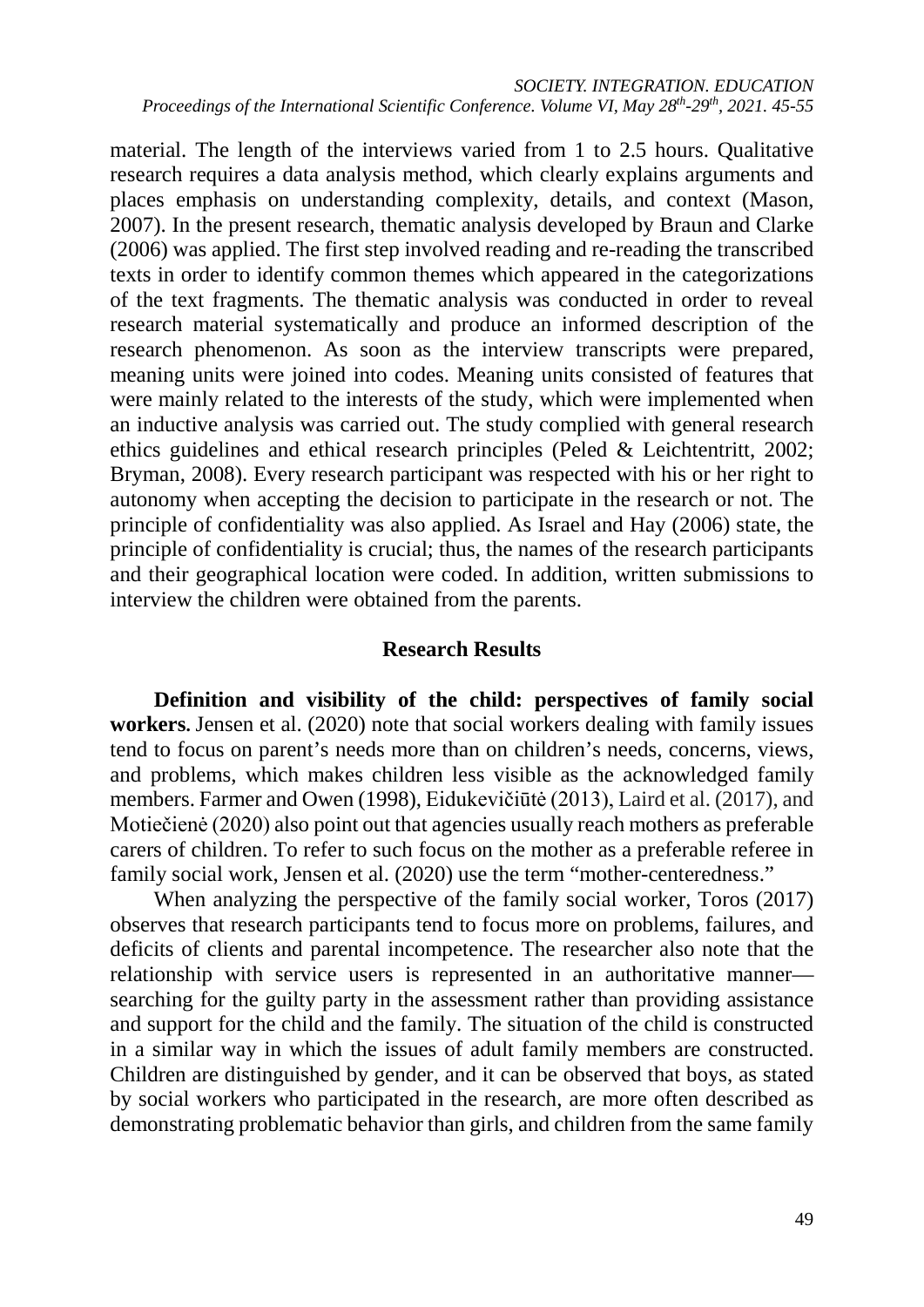are divided into good children and problematic ones. The structure of this division can also be observed in the provision of assistance to adult family members.

*The child, the teenager, did not communicate fully with that mother, and the mother got along very well with the girl, and that sister had a very good relationship with that brother. Throughout that process, all services are directed only towards the mother.* (RSW, 1)

Horwath and Tarr (2015) highlight that when trying to find solutions to improve the child's situation, social workers tend to focus more on the change of parental behavior rather than on child‐focused outcomes. Farmer and Lutman (2010) emphasize that in case of child neglect, parents are given too many chances to change while children cannot afford to wait. This brings about the lack of attention to the identity of children and the differing needs of siblings. According to social workers who participated in this research, distant or maltreating parenting affects the child's behavior, self-presentation, self-awareness, and vulnerability. This construction of the maltreated child leads to "the child in need of protection." In the child protection context, social workers see children as human beings in need of protection.

*Probably these are very sensitive children, probably emotionally hurt and affected; however, at the same time, they are very defensive. They are relatively reserved, and it is very difficult to establish a true emotional relationship with them. Children who feel well often require physical contact: they want to be hugged, to be in contact, and to be taken care of. However, children who have emotional and behavioral disorders and/or delinquent behaviors very often tend to belittle themselves. They tend to underestimate their achievements, their selfesteem. Well, they seem to be in trouble* (RSW, 2).

It could be noted that children tend to be constructed as a problem. Horwath and Tarr (2014) reveal different understanding of how the well-being of the child depends on parental relationship and care, without blaming the child for change in behavior as a personal and conscious choice. Fern (2014) maintains that in their professional practice, social workers observed dichotomized childhood: children were competent or incompetent, depending on attitudinal positions between the child as the subject of rights and the object of rescue. These polarized views were considered problematic because of the fixed attitudes, which made it difficult for practitioners to respond in a way that would have individualized children's preferences. The social workers who participated in the present research also noted this polarization, when children using or abusing legal discourse lose their innocence, which could be attributed to "the child in need of protection." What is more, innocence and vulnerability are seen by the research participants as features attributable to "the child in need for protection" but only in the case of younger children.

*Children know their rights now; they know what they can. They know that if parents treat them in a harsh way, this can be considered psychological violence. If you touch them, and they say they have been beaten, it will also be in the best interests of the children, not the parents, and procedures will start, and it will take time to prove it was otherwise, and so on* (USW, 4).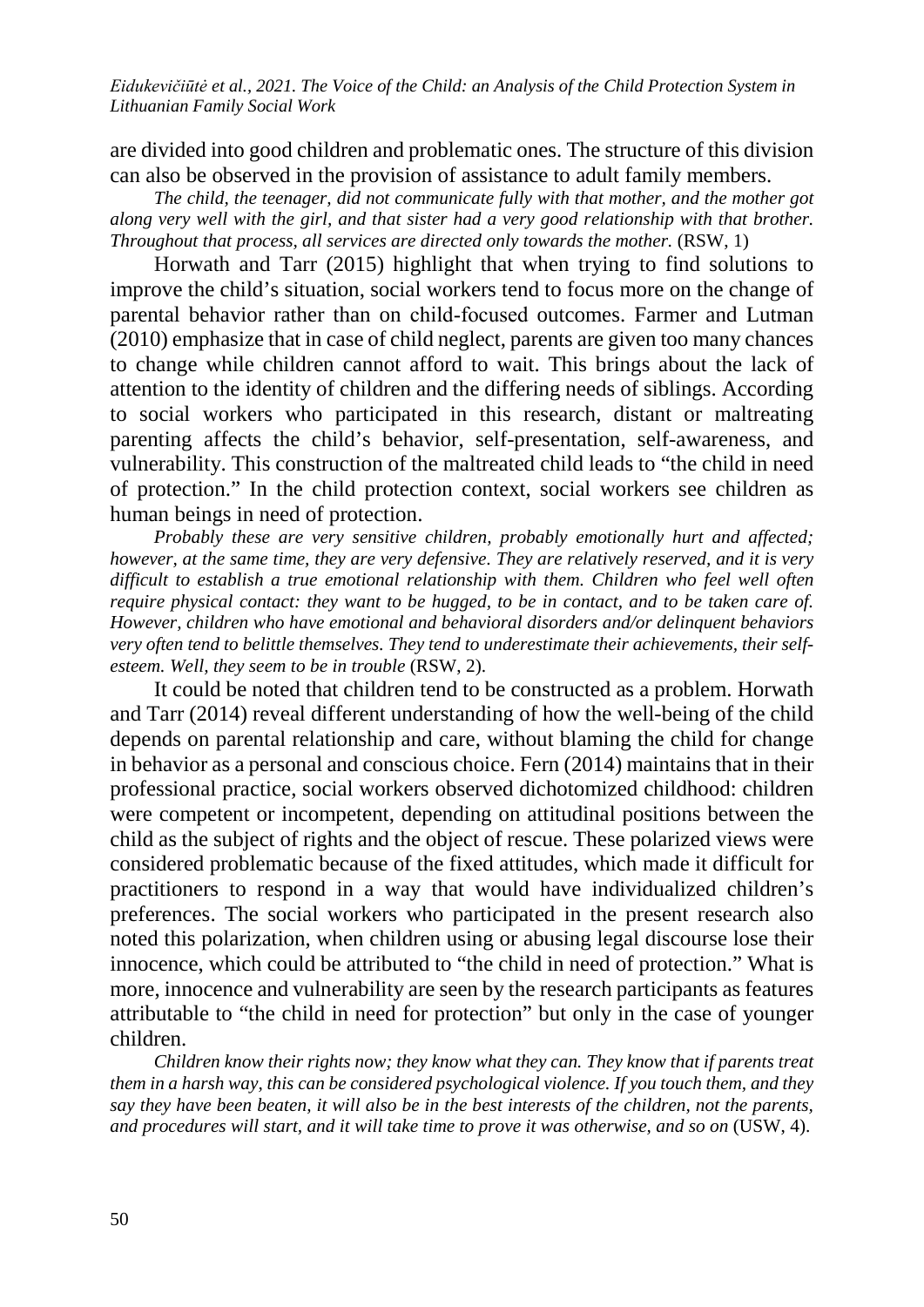The research data revealed that the child and his or her family are described as dysfunctional, when the child is maltreated and in need of protection. The child is involved in the assessment stage, observing his or her behavior as a consequence of maltreating parenthood, without the focus on behavioral and emotional development. The visibility of the child ends in the assessment stage of the intervention process.

**Subjective well-being of the child: the voice of the child.** While conceptualizing the well-being of the child's, this concept highlights the interactions between resources and risk factors that affect the child and his or her parents' lives in such spheres as the child's personal life, his or her family, school, or the wider society. The data obtained during the study reveals that when children talk about what is important to them in their personal lives, they mention the importance of the family, permanent home, and positive relationships in the family and in the surrounding environment. The research participants-the children-who participated in this research were asked to express their thoughts about what were the most important things in their life. The answers to this question revealed the main issue: the importance of a nuclear family. The data analysis showed that the children highlighted the role of the mother and the sister/brother, and in several cases, the father was also mentioned.

The research participants-the children-focused on environmental factors related to community resources. This included universal services such as day care services for meaningful leisure activities and the participation in school activities. One of the children stated that the participation in the school activities was the most important thing for him. This revealed the meaning of school in children's lives.

*It is important for me to be involved everywhere and in everything at school* (CH, 18).

All the children who participated in this research are the participants of the social service system. This means that they are receiving specialized social services, with the family social worker being the main provider of these services. Some of the children are living in a family crisis center; others, in their own homes. Probably this determined the emergence of the second topic, which was revealed while analyzing the interviews with the children. The researchers asked children about when they felt happy in their lives. The children's answers revealed sensitive topics. Some of them provided the following answers:

*When I get along with my mom* (CH, 2).

*When my family is happy ...* (CH, 4).

In the study, the children expressed their voice by talking about a microsystem that includes the child's personal characteristics, interactions with his or her family, friends, neighbors, school, and others. The children who participated in this study reaffirmed the hypothesis that a properly functioning microsystem has the greatest impact on the personal well-being of the child.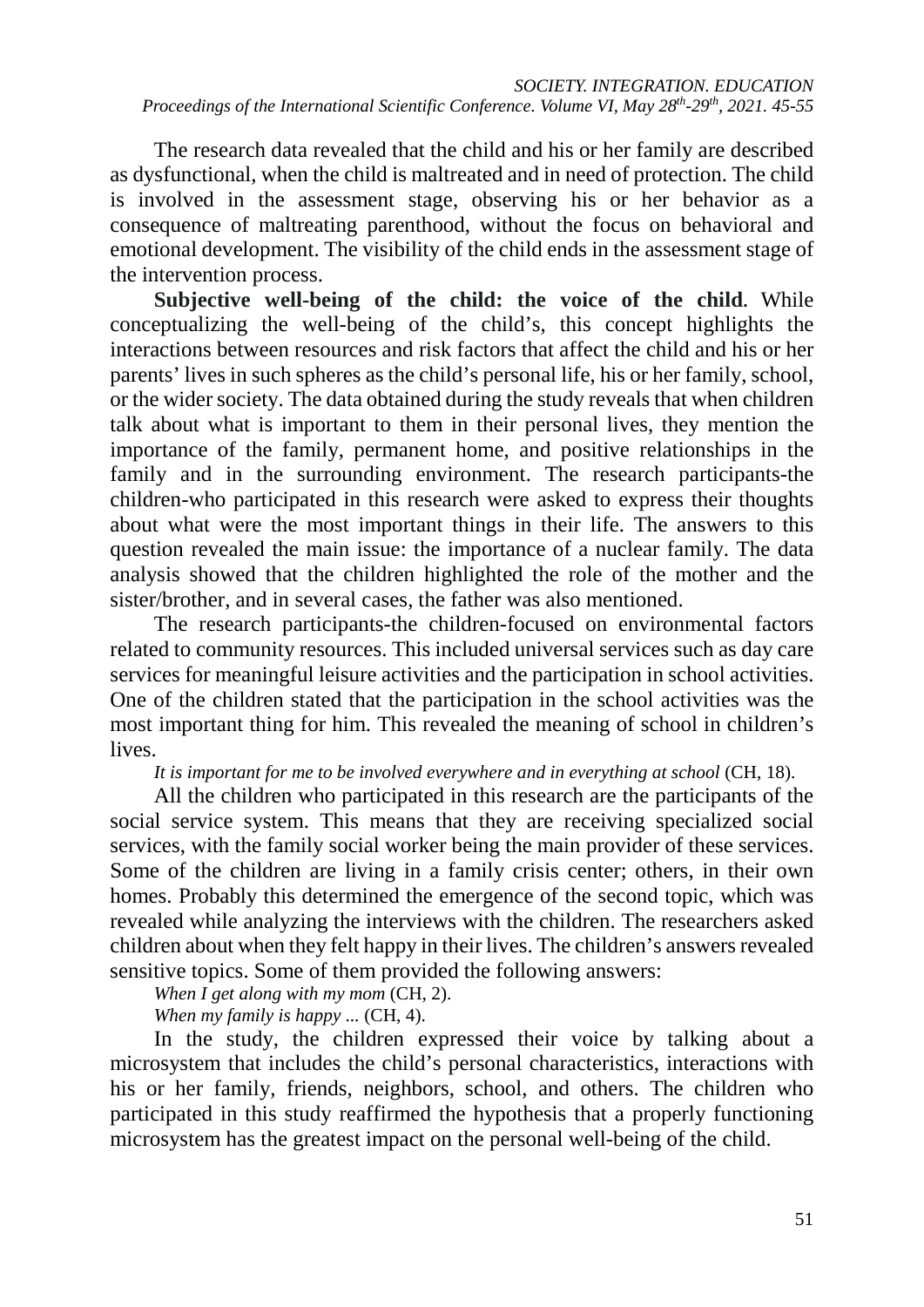It should be emphasized that children dream of their full acceptance, emphasizing their right to err, to be heard, and to be accepted. Children, as the most vulnerable group of society, have the right to express their own views of their personal lives, they have the right to have their best interests safeguarded and, at the same time, the right to live and develop without discrimination. When talking about the sense of happiness, one of the children, aged 6, stated:

*When you respect me, when you love me, when you play with me, when you draw with me, when you talk to me, and when you can help me when I am sad and when you can forgive me* (CH, 19).

The researchers tried to reveal what the children were dreaming of. The dreams and wishes of some of the children centered around material things, but others admitted that their greatest wish was to meet their father or grandmother. This shed light on the topic of basic needs. The most important thing for little children is to have their own private sphere for living independently from institutional care. In the assessment framework, this refers to family and environmental factors, when the need for housing must be evaluated by specialists.

*I am dreaming of leaving the institution and going to my home as soon as possible (CH, 12).*

White (2003) states that children's voices create stories which open opportunities to shed light on the lived reality of the family. This helps to hear the voice of the child and not to apply adult-centered family social work practices. The children who participated in this research revealed that they could express their feelings and emotions while receiving social services. The researchers were trying to go deeper and understand what worried the children most. The children told that they felt sense of concern about the relationship between their family members. They wished to have positive relationships in their lived reality, especially in their family environment. Because of conflicts between the parents, the children felt fear. One of the children, aged 5, who participated in the research said:

*I'm afraid of the police because when my dad gets angry, they come* (CH, 17).

Ferguson (2017) described the concept of "the invisible child." The author researched the reasons why children so often become invisible in social work. It was revealed that the reason for this is the fact that family social workers are too much parent-focused, and therefore they fail to get in contact with the child. Ferguson (2017) argues that when children in families become invisible, detachment from children occurs. This point is very important especially nowadays when, due to COVID-19, the world is living in the pandemic context. Under such circumstances, during the lockdown, social work practice with children and families means that domestic violence and child abuse may be unrevealed (Caron et al., 2020). For this reason, family social workers and other specialists should focus more on children, especially on their feelings and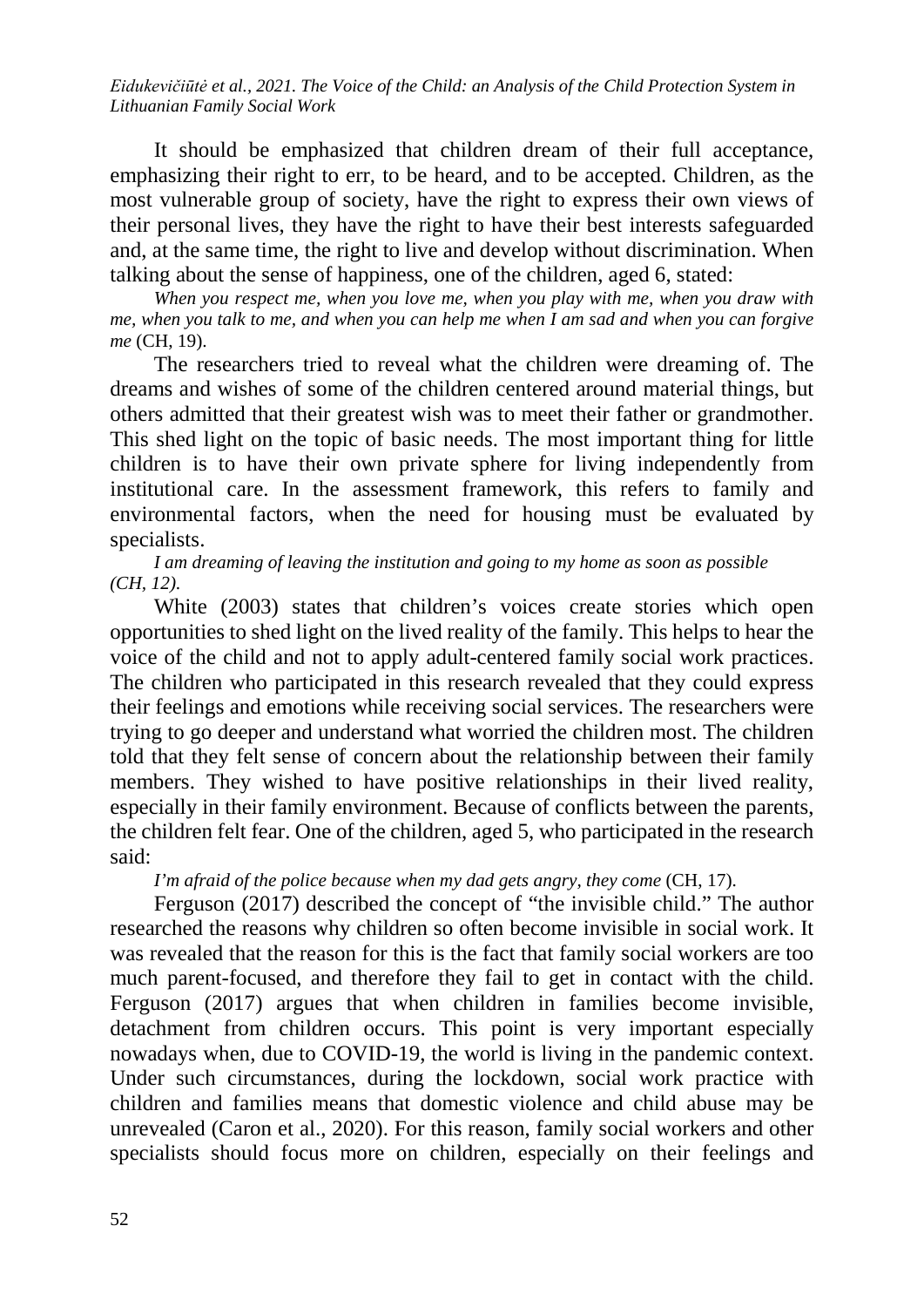emotions, rather than on results, especially in the teaching process. Humphreys et al. (2020) also highlight the fact that the risks of family violence will persist for some time. In this research, the children also expressed their concern about the COVID-19 situation; however, one of the children revealed how he was coping with this feeling. One of the research participants, aged 10, explained:

*During the quarantine, we have lessons and have to learn. Sometimes, when a failure or technical problems occur, I get nervous and face difficulty, and I don't trust myself that I can solve these technical problems by myself. … the school doesn't help at all* (CH, 18).

The research data indicate that children can construct guidelines for their future. The analysis of this topic revealed the dominant discourse, in which a happy life of children is associated with parents' positive behavior. In this research, the children focused most on their emotional well-being. This fact should receive due attention from parents, family social workers, teachers, and other persons who are part of children's lives. It is child-centered family social work practice that is particularly needed in today's circumstances in order for children's voices to be heard.

## **Conclusions**

- 1. In Lithuania, the situation of the protection of the rights of the child is constructed in a discourse where the problem to be solved through special interventions is addressed by focusing mainly on the protection of children from dysfunctional parenting. The state provides that the family has the right to its own privacy, yet the relationship is not voluntary, but coercive. The child's perspective and voice are minimally taken into consideration because it is parents' voice that is dominant in intervention processes.
- 2. The provision of social services for families remains a sensitive issue due to the lack of focus on preventive or universal services for the child and his or her parents. The research indicates that there is a need for universal services in the areas of education and leisure, which was clearly pointed out by the research participants—the children.
- 3. The issue that arises in the context of family social work in Lithuania is that it is not the child but parental problems that are the focus of family social work interventions, which leads to the simplification and depersonalization of the child's participation in the process. Child-related issues tend to be simplified to a mere description of estranged behavior and the fulfillment of basic physical needs. Although the consideration of the child's voice can be observed in the assessment stage, the intervention process carried out by family social workers focuses more on changing the relation, attitudes, and behavior of parents, especially of the mother, than on the child.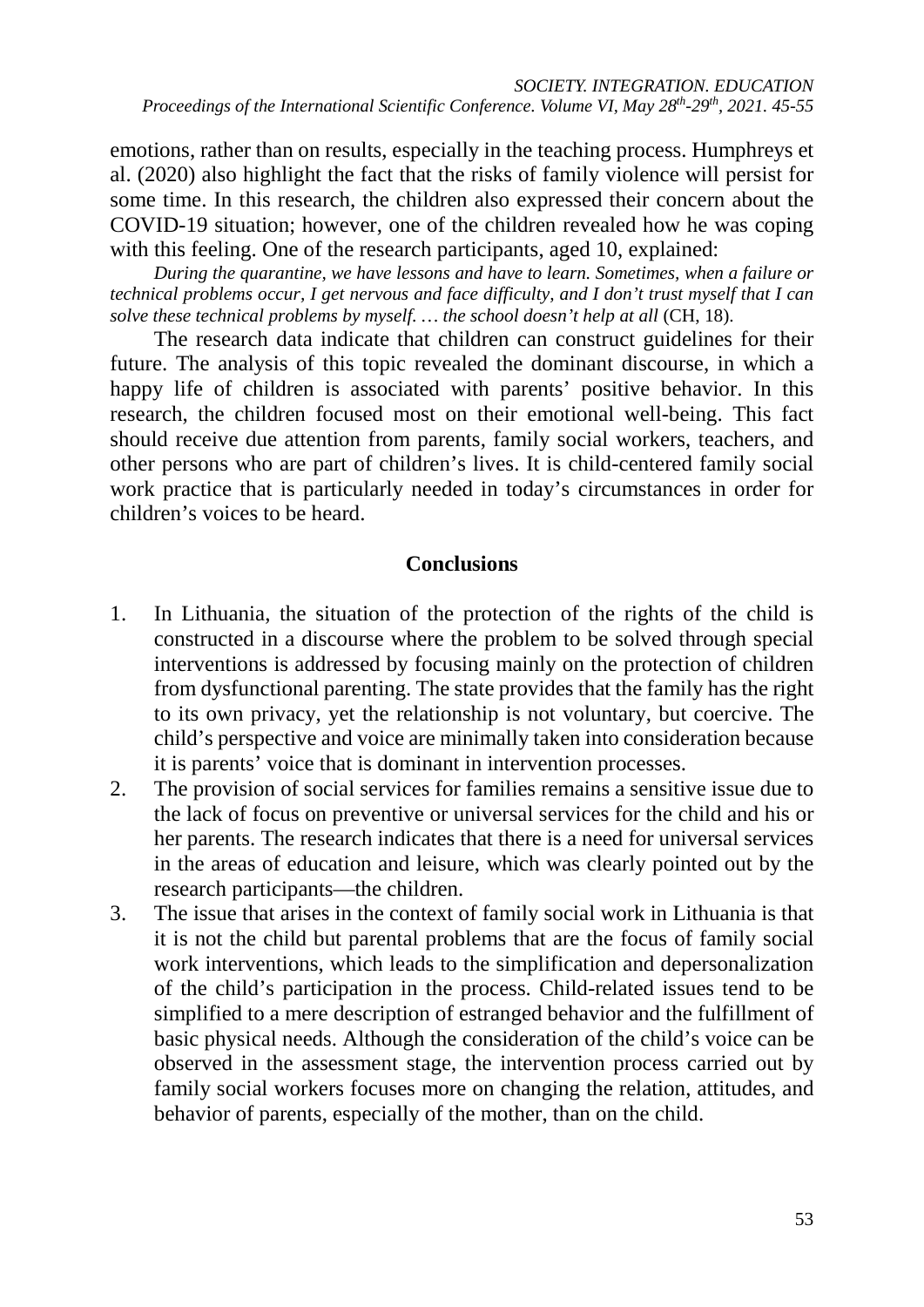#### **References**

- Anghel, R., Herczog, M., & Dima, G. (2013). The challenge of reforming child protection in Eastern Europe: The cases of Hungary and Romania. *Psychosocial Intervention*, *22*, 239– 249.
- Bastian, C. (2020). The child in child protection: Invisible and unheard. *Child & Family Social Work*, *25*(1), 135–143.
- Ben-Arieh, A. (2010). From child welfare to children well-being: The child indicators perspective. In S. B. Kamerman, S. Phipps, & A. Ben-Arieh (Eds.), *From child welfare to child well-being* (pp. 9–22). Springer.
- Braun, V., & Clarke, V. (2006). Using thematic analysis in psychology. *Qualitative Research in Psychology*, *3*(2), 77–101.
- Bryman, A. (2008). *Social research methods* (3rd ed.). Oxford University Press.
- Caron, F., Plancq, M. C., Tourneux, P., Gouron, R., & Klein, C. (2020). Was child abuse underdetected during the COVID-19 lockdown? *Archives de Pédiatrie*, *27*(7), 399.
- Eidukevičiūtė, J. (2013). *Family social work practices in the context of transitional Lithuanian society*. University of Lapland.
- Farmer, E., & Lutman, E. (2010). *Case management and outcomes for neglected children returned home to their parents: A five year follow up study*. Department for Children, Schools and Families.
- Farmer, E., & Owen, M. (1998). Gender and the child protection process. *The British Journal of Social Work*, *28*(4), 545–564.
- Ferguson, H. (2017). How children become invisible in child protection work: Findings from research into day-to-day social work practice. *The British Journal of Social Work*, *47*(4), 1007–1023. https://doi.org/10.1093/bjsw/bcw065
- Fern, E. (2014). Grown‐ups never understand anything by themselves. *Practice*, *26*(1), 3–22.
- Gilbert, N. (2012). A comparative study of child welfare systems: Abstract orientations and concrete results. *Children and Youth Services Review*, *34*, 532–536.
- Horwath, J., & Tarr, S. (2015). Child visibility in cases of chronic neglect: Implications for social work practice. *The British Journal of Social Work*, *45*(5), 1379–1394.
- Humphreys, K. L., Myint, M. T., & Zeanah, C. H. (2020). Increased risk for family violence during the COVID-19 pandemic. *Pediatrics*, *146*(1).
- Israel, M., & Hay, I. (2006). *Research ethics for social scientists*. Sage.
- Jensen, I. B., Studsrød, I., & Ellingsen, I. T. (2020). Child protection social workers' constructions of children and childhood: An integrative review. *Child & Family Social Work*, *25*, 83–96.
- Kahn, A. J. (2010). From "child saving" to "child development." In S. B. Kamerman, S. Phipps, & A. Ben-Arieh (Eds.), *From child welfare to child well-being* (pp. 3–8). Springer.
- Kelly, L., Hagemann-White, C., Meysen, T., & Römkens, R. (2011). *Realising rights: Case studies on state responses to violence against women and children in Europe*. London Metropolitan University Ladbroke House.
- Koskinen, R. (2014). One step further from detected contradictions in a child welfare unit —a constructive approach to communicate the needs of social work when implementing ICT in social services. *European Journal of Social Work*, *17*(2), 266–280. DOI:10.1080/13691457.2013.802663